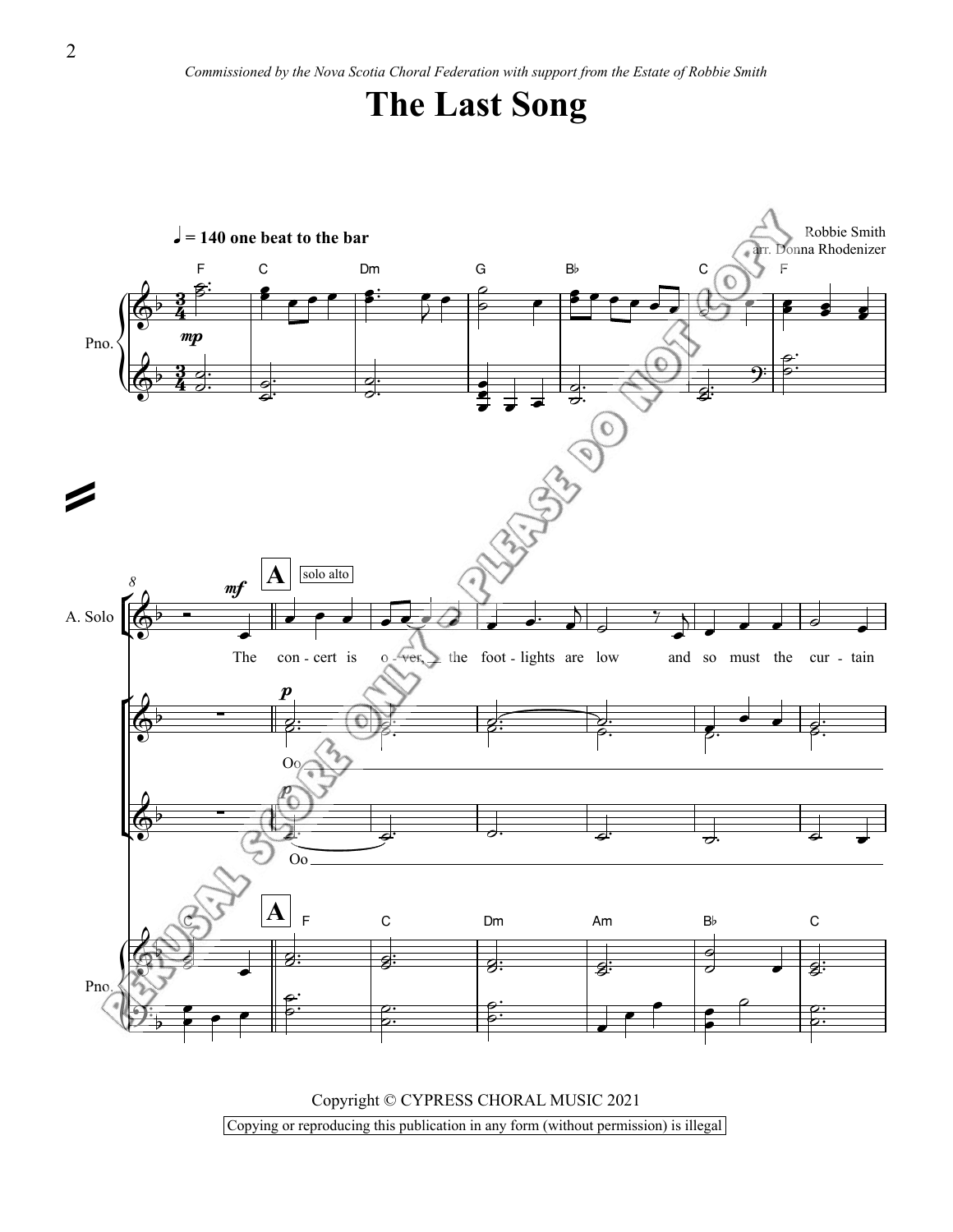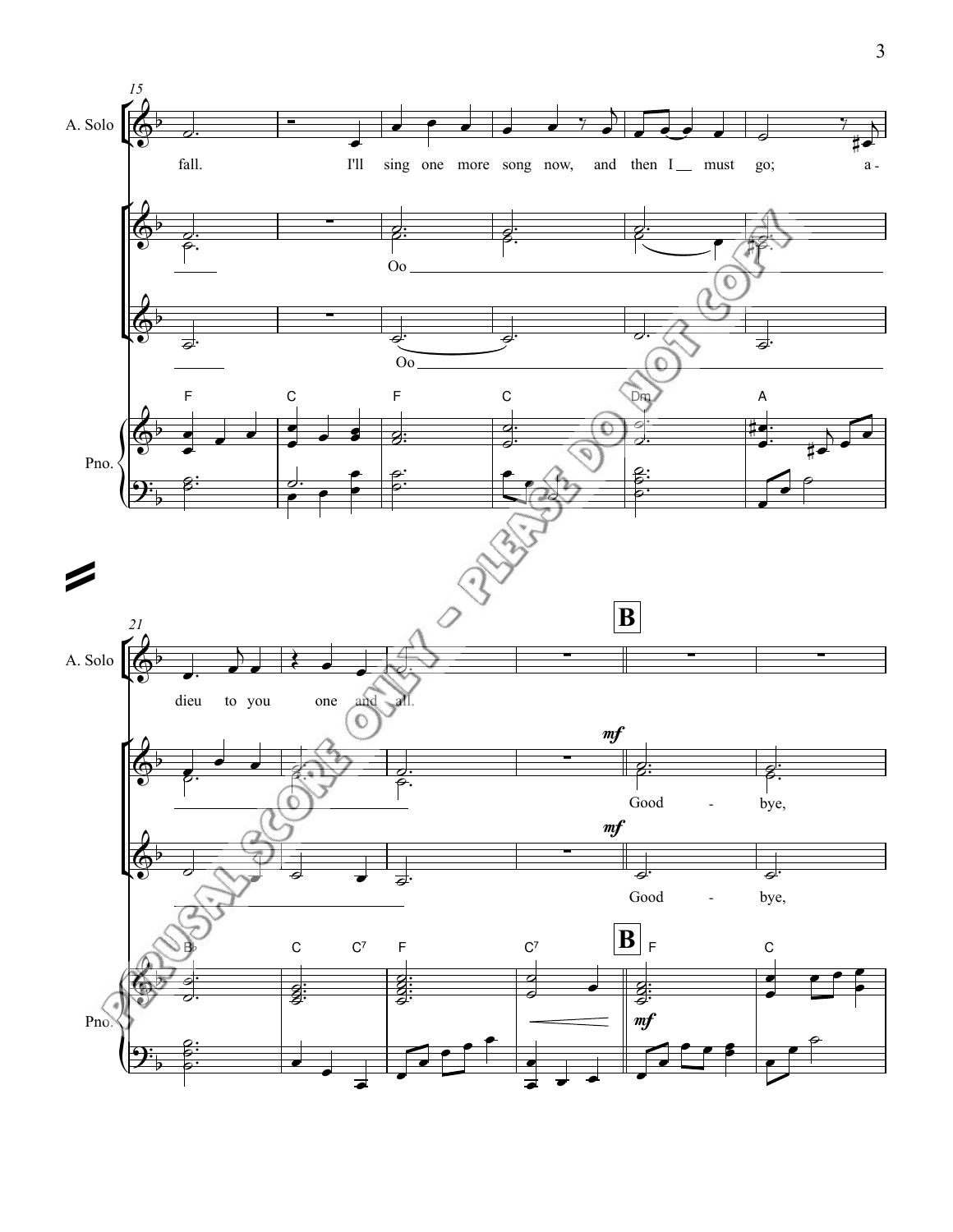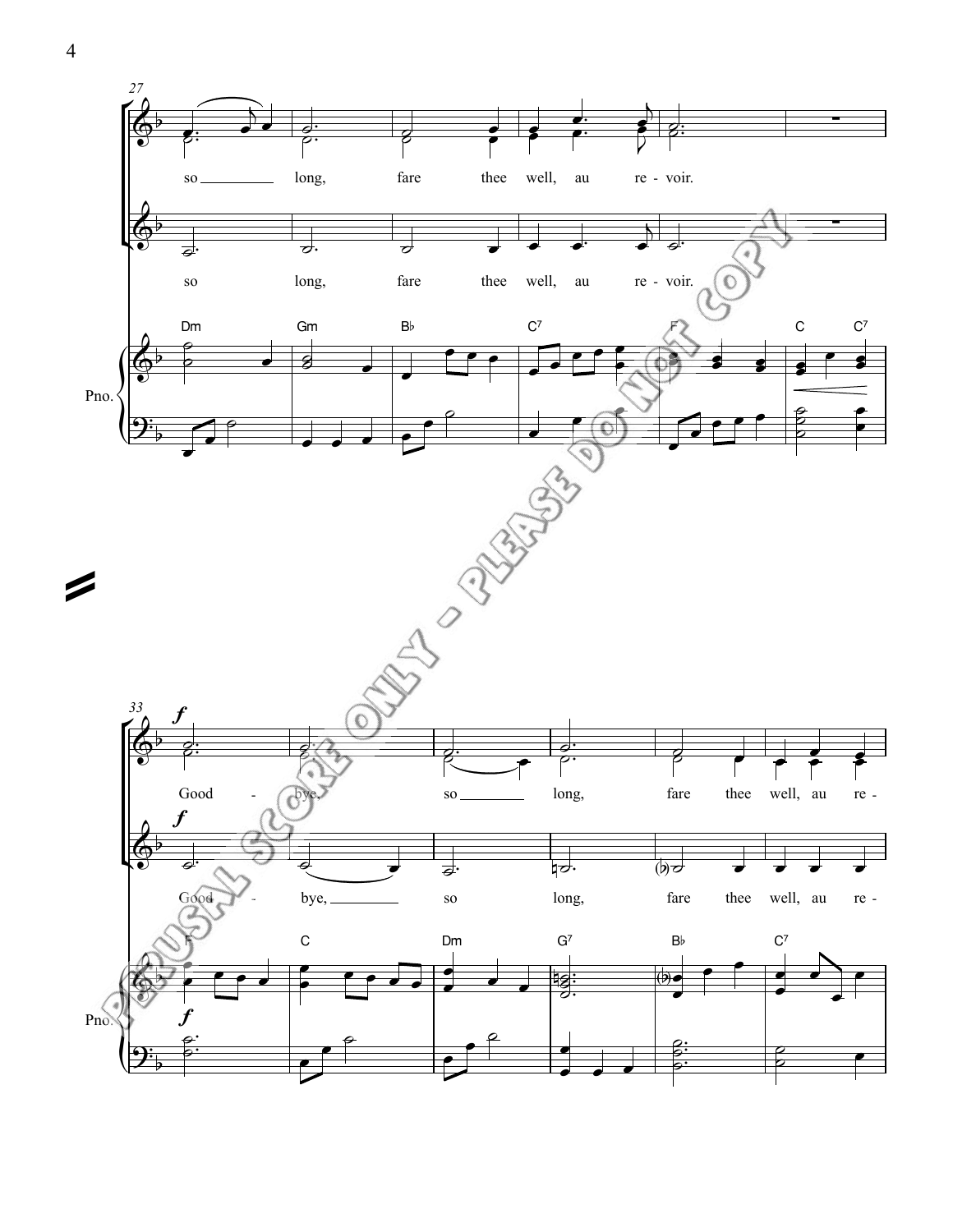

5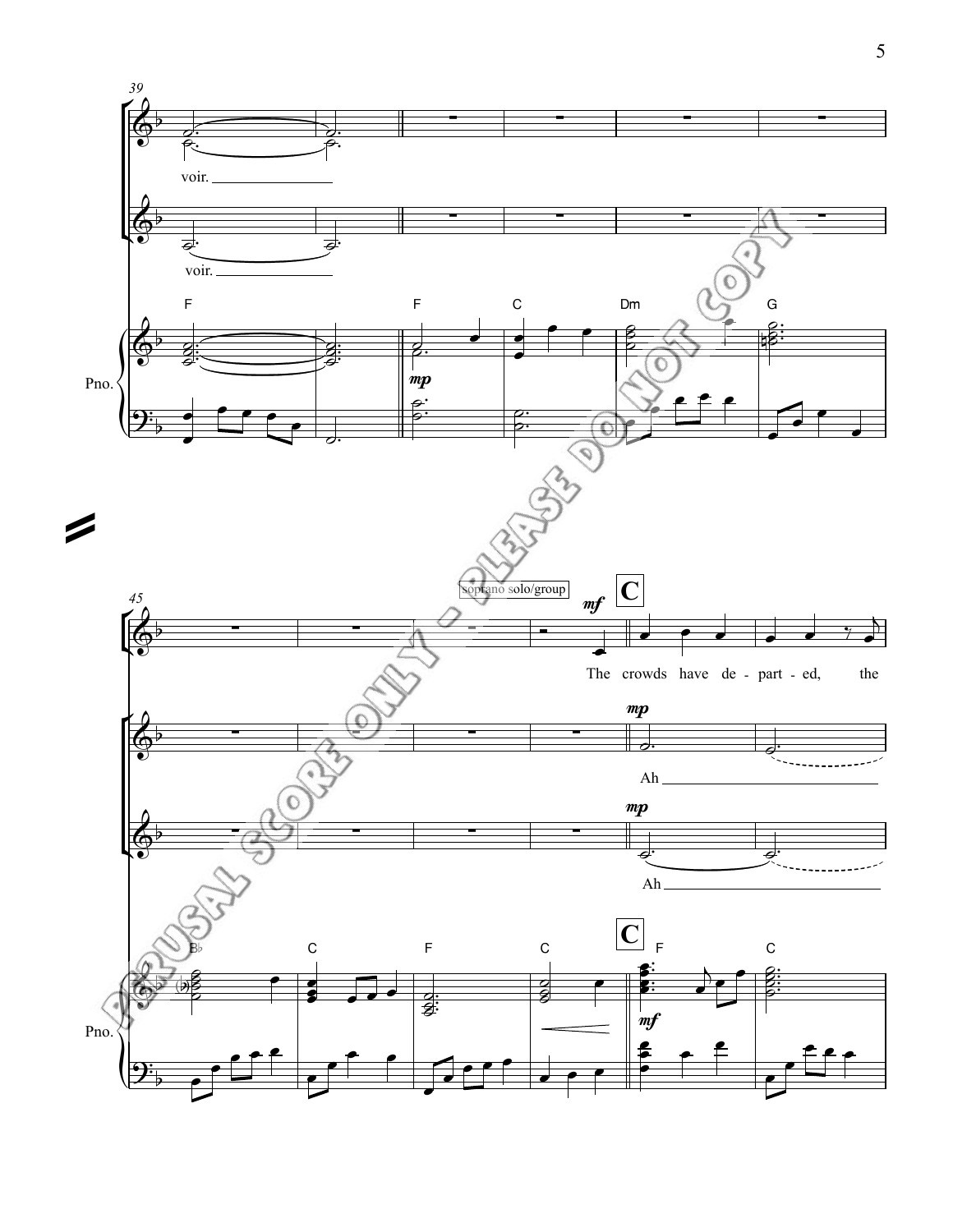

6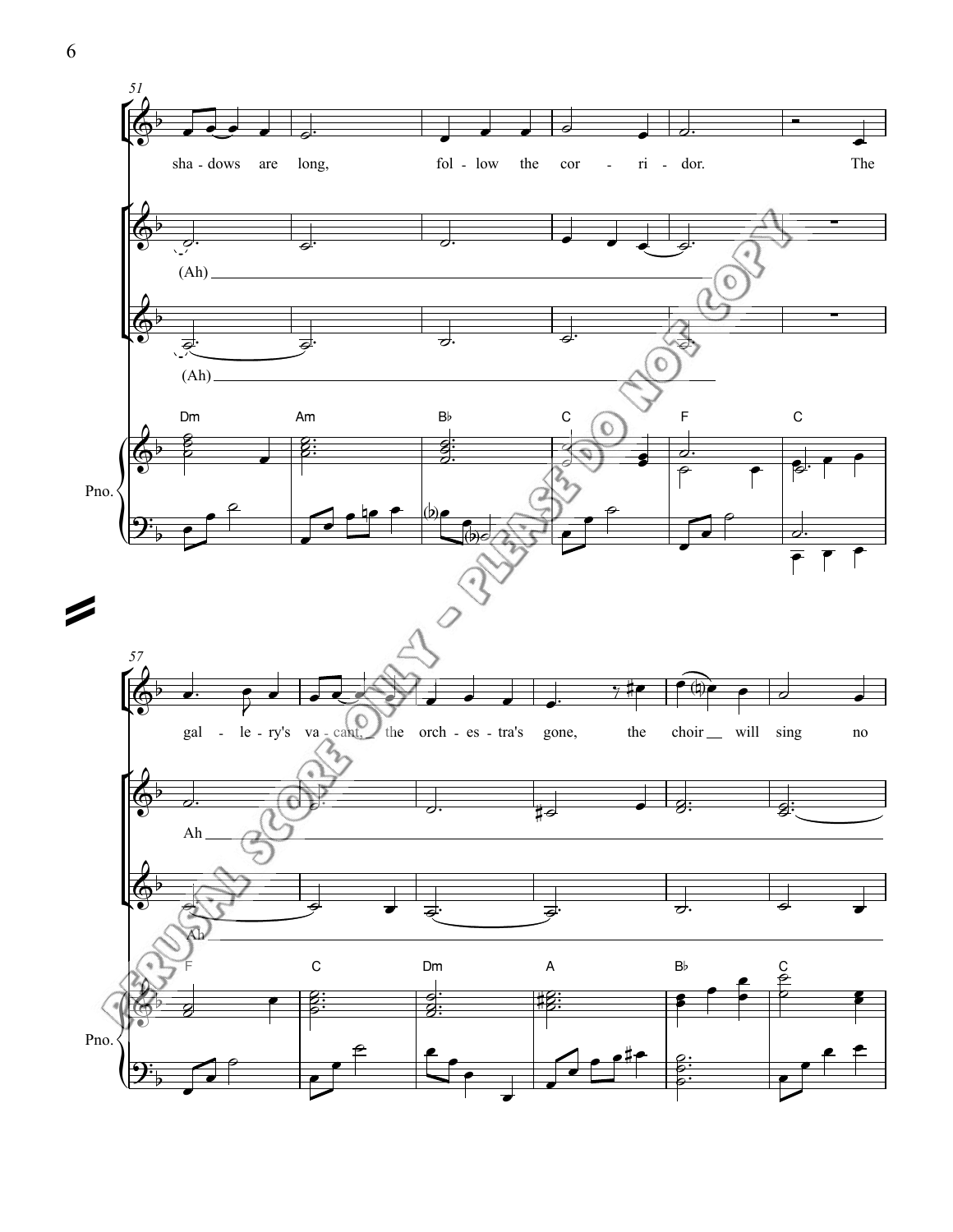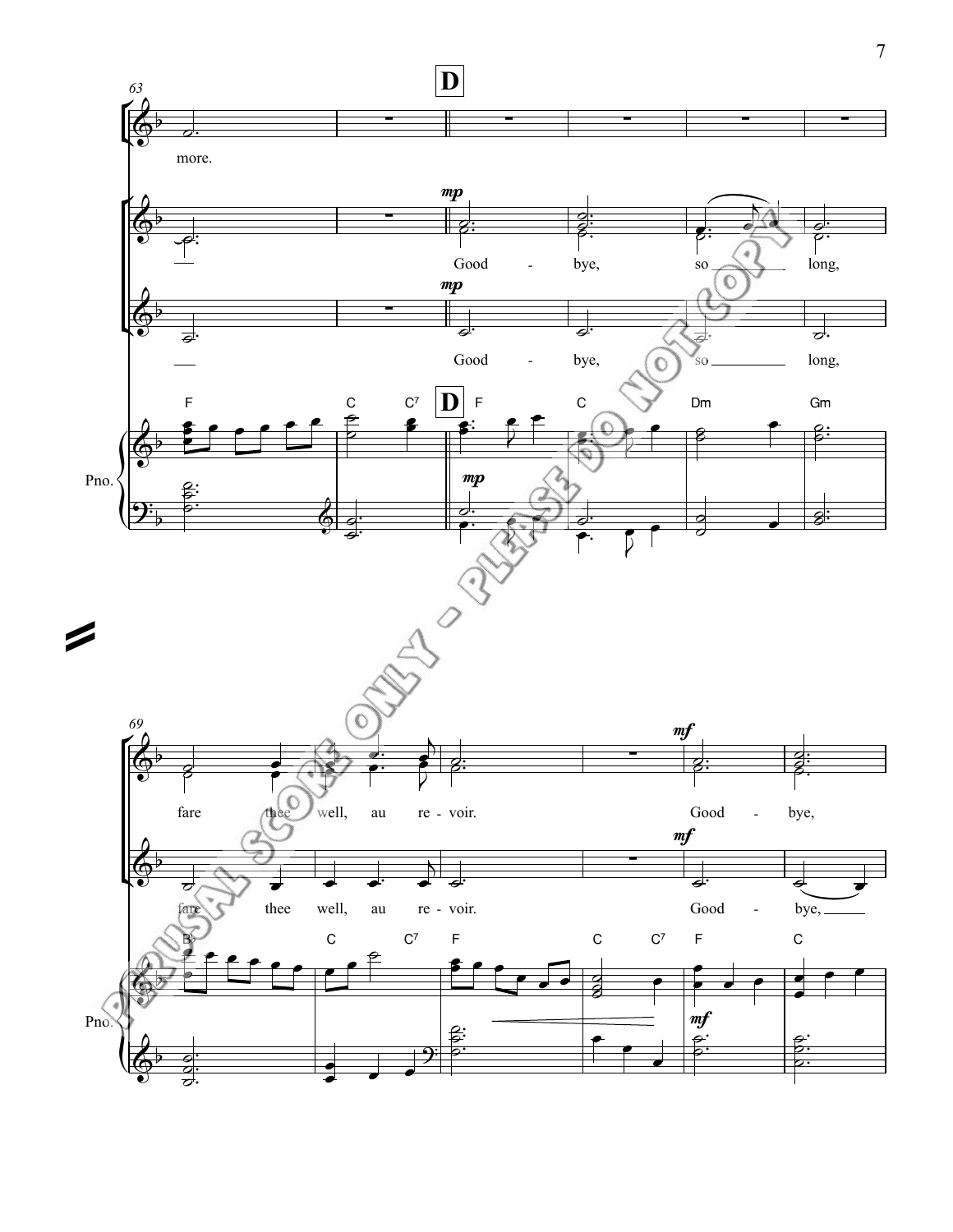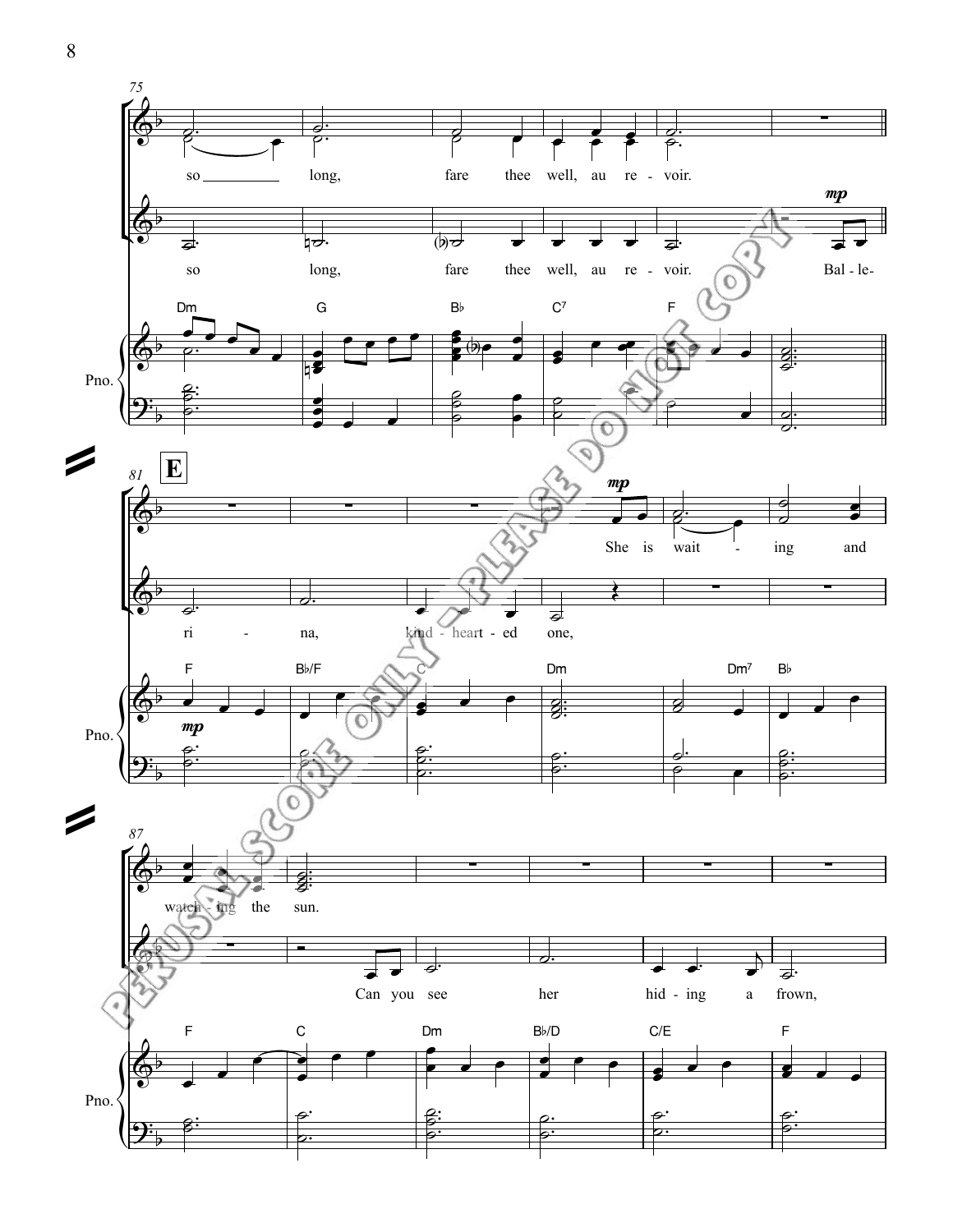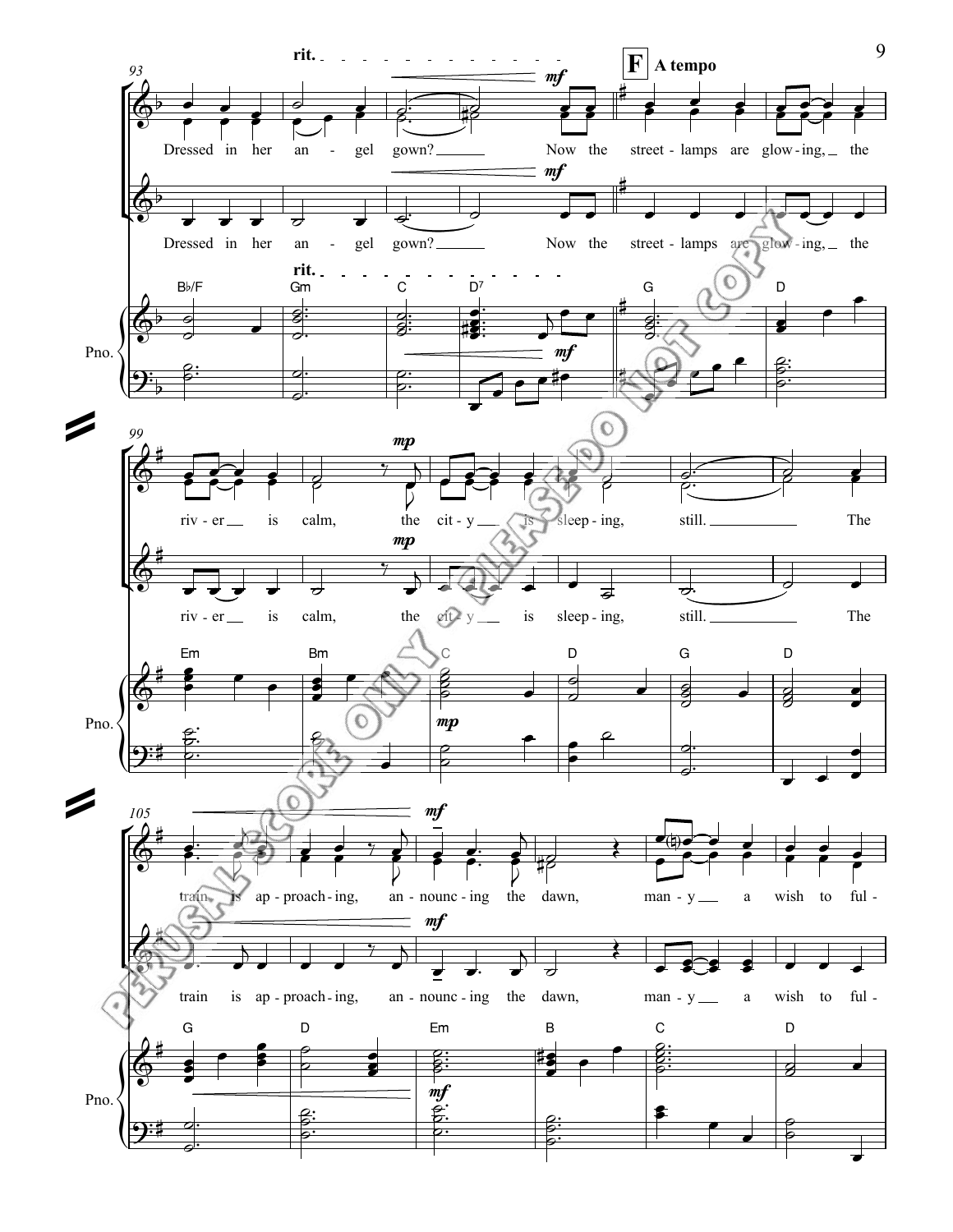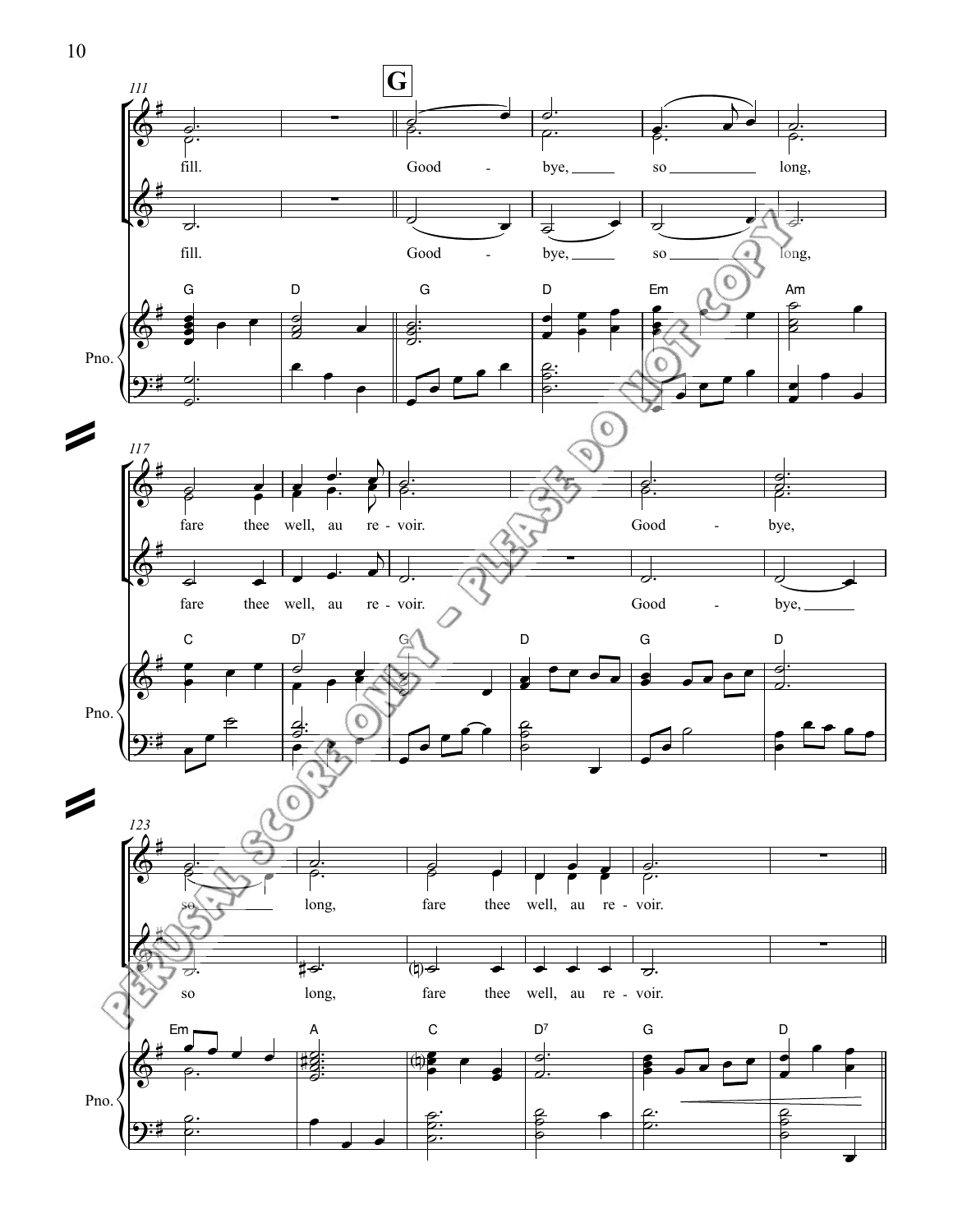